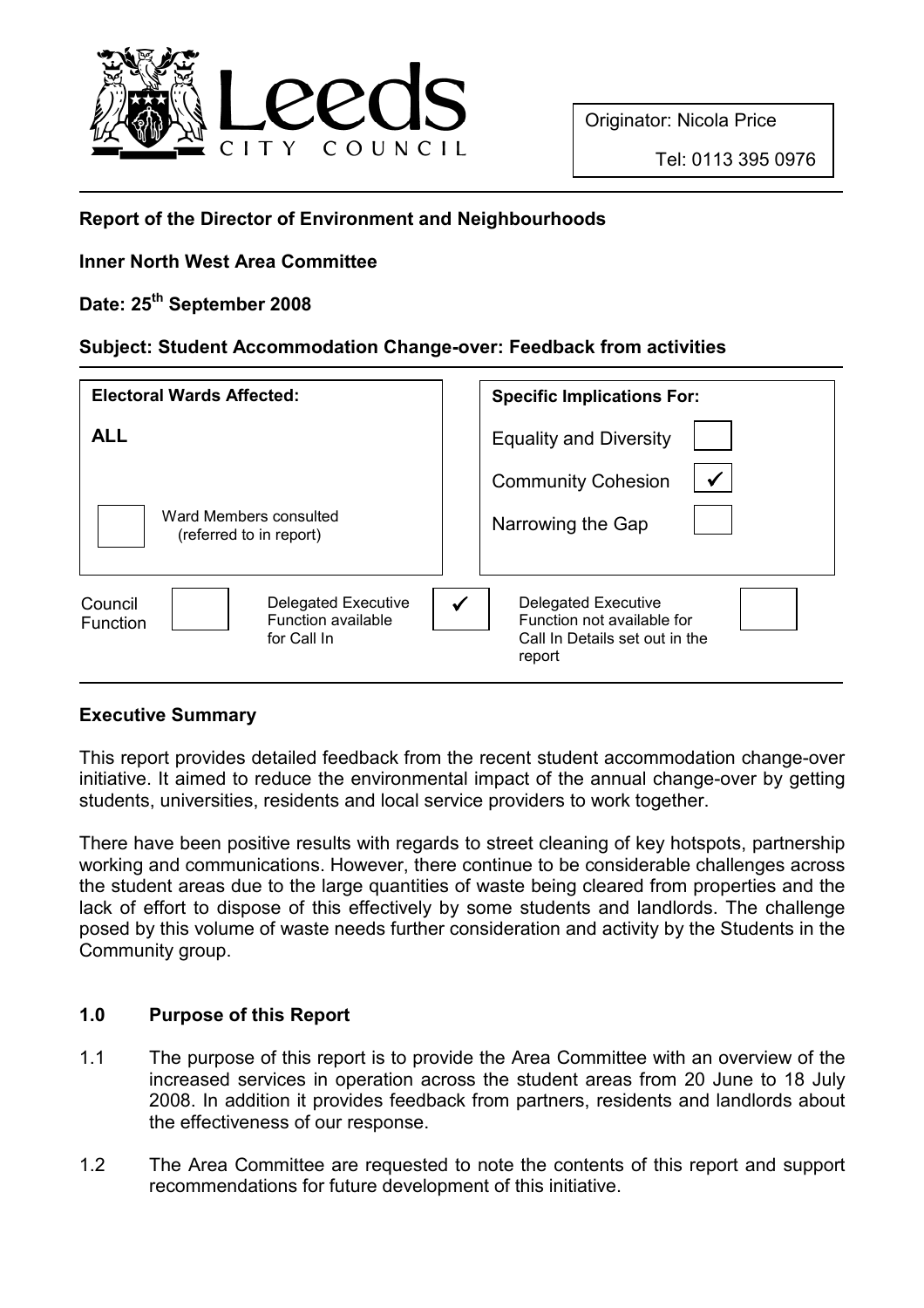## 2.0 Background

- 2.1 Approximately 60,000 students live in the area with 20,000 new inhabitants each year. 37% of the area population are 16-29, nearly twice the citywide average of 21%. The annual accommodation changeover results in over 30,000 students moving out of their rented premises within the space of a few days. The students are usually required to empty their property in order to receive their bond back from the landlord. This results in massive amounts of waste being generated, which has to be disposed of including hundreds of pieces of bulky items such as sofas, TVs, mattresses etc which are no longer wanted. This creates pressure on the Council's environmental services in the area and it is necessary to divert resources from other parts of the city, creating a knock on effect on services. In past years it has taken up to 6 weeks to clear the extra refuse generated at this time of year.
- 2.3 Preparations for this year's changeover has been ongoing since February managed by the 'Students and the Community' group. This group also supports the coordination of Freshers' Week and other related issues. The group is chaired by Cllr James Monaghan and has representatives from both universities, both student unions, the community, Streetscene, the Police and Environmental Enforcement.

## 3.0 Main Activities and Issues

## 3.1 Communication

Additional work was undertaken to communicate with students and landlords about responsible disposal of waste and council services, including:

- 'Leave Leeds Tidy' a dedicated website for students created by Leeds University Union in partnership with the North West Area Management and Leeds Metropolitan University Union was updated with information for 2008 and Leave Leeds Tidy posters and leaflets were widely distributed.
- A leaflet was produced by Leeds City Council and delivered to students informing them what they should do with their waste during changeover and where the skips would be placed.
- Leeds University Pro-Vice Chancellor emailed all students to remind them of their responsibilities as local residents. In addition a community guide was produced and distributed to all students leaving University accommodation, providing practical help and advice about shared housing and a four page wraparound advert was put in the Leeds University Union newspaper with the skips map location.
- The Accredited Landlord Team undertook a series of communications to landlords about extra services and there was an amnesty on commercial waste for accredited landlords during the changeover period
- The Unipol Tabloid included information about what provisions were in place for changeover, including the location of the skips, information about collections, the green streets project and enforcement action. The tabloid has a print run of 25,000 and is delivered via the royal main to properties in the Private Rented Sector in LS6 and 4.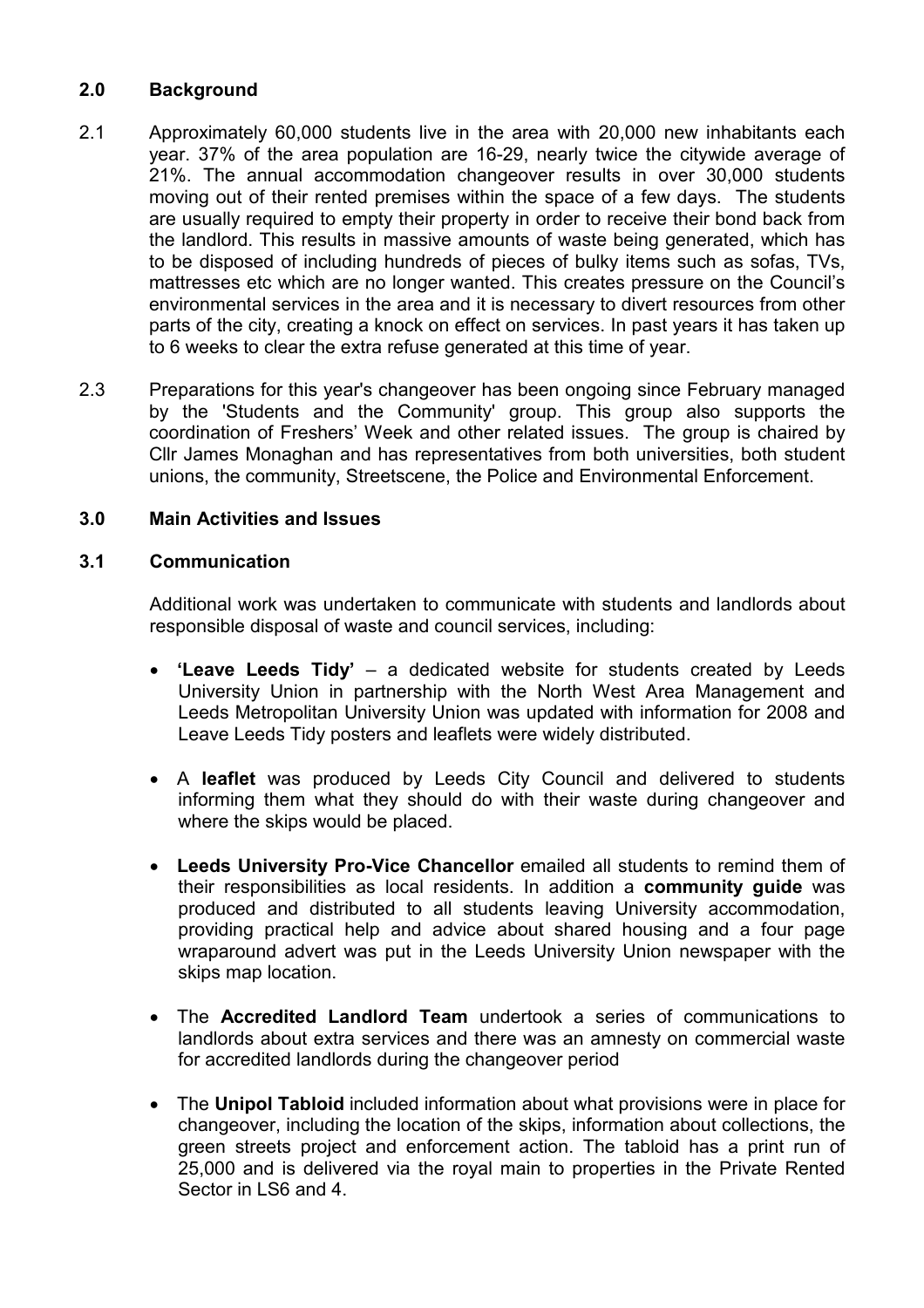- E-newsletters were sent giving information about skips, recycling and green streets and what tenants can do with their rubbish and enforcement action for landlords and tenants was included in the E- Newsletter to owners which was emailed to around 300 Code of Standards Owners in Leeds.
- Numerous press releases were sent by the council and partners during the period.

#### 3.2 Streetscene

The information below details the additional services that were provided over and above the level of core service activities, which includes 2 bulky waste collectors per day over 24 days, 4 operatives per day for 24 days and 2 refuse collection vehicles with 3 crew each for 24 days:

- 700 tonnes of domestic waste was collected from the servicing of wheeled bins, equating to 70 vehicle loads.
- Additional crew put on 1 vehicle, 1 driver and 3 loaders all for 24 days each.
- 70 tonnes of side/bulky waste cleared.
- Additional bulky waste crews in operation equivalent of 70 days and 140 days.
- 80% of PO3 and SO2 Streetscene Area Manager's time was dedicated to the area.
- Additional officer time 5 weekend call outs
- Amnesty for accredited landlords disposing of certain types of commercial waste repeated.

The additional cost of the above resources on top of the core services already provided is £36, 673.

#### 3.3 Enforcement

The WNW Environmental Action team (EAT) was newly formed in May 2008. It brought together the street scene enforcement officers and the environmental health staff who work on domestic and neighbourhood related issues. They undertook a number of initiatives during the changeover to help alleviate issues:

Special Out of Hours noise and enforcement project - This provided a high profile rapid response to both noise and environmental crime during the evening and night time of the weekend of the changeover. The following was achieved:

- 12 noise jobs were referred and visited including reducing the noise level at a party which will be the subject of enforcement action.
- 6 environmental health proactive visits were carried out
- 27 enforcement proactive visits were carried out. This included witnessing significant rat activity at the rear of takeaways.
- 1 fixed penalty for littering was served.
- Several drive- bys through Woodhouse Moor were carried out but all was quiet.
- The skips provided by area management and privately were visited, 5 were over flowing or had side waste, this was reported through to the day time crew to pass to street scene to collect the side waste.
- 2 loud parties were proactively visited.
- 4 section 47 notices were served (section 47 allows local authority to specify the way in which waste is collected from commercial premises).
- 2 litter clearing notices were served.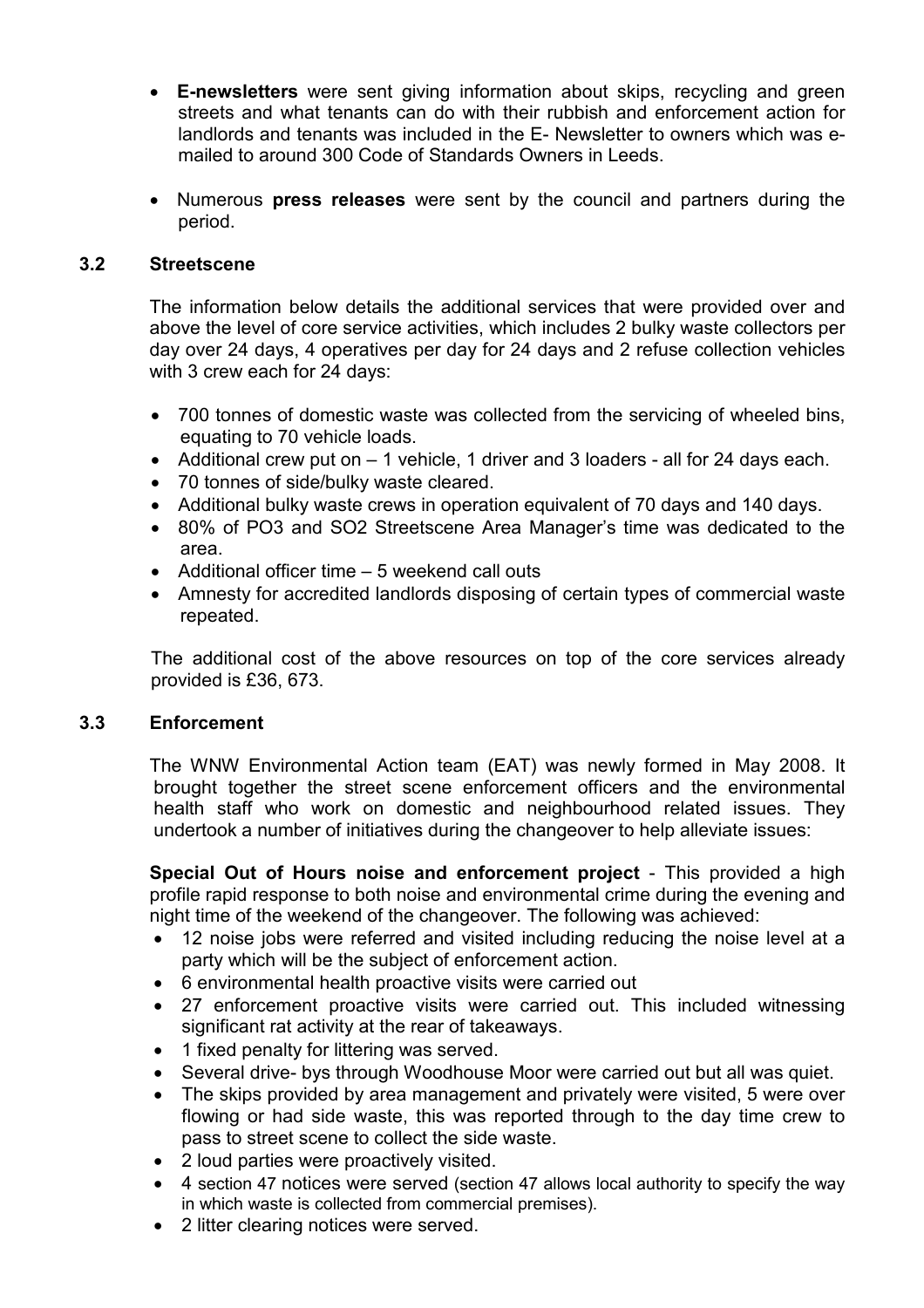• 3 warning letters for untidy gardens were issued.

## Daytime weekend working.

This was the weekend of the changeover. Two Environmental Action officers were patrolling the streets and taking action as necessary throughout the weekend. The following actions were undertaken:

- Domestic properties inspected throughout Headingley, Hyde Park and Woodhouse.
- Enforced immediate removal of hedge clippings on footpath.
- Enforced removal of dog faeces left deliberately on doorstep of domestic residence.
- Responded to Cllr referrals.
- Dealt with a builder who was using a council skip for waste from a house renovation.
- Required the owner of a property to get a skip to contain waste from building renovations.
- Provided advice to a resident who had been the victim of criminal damage (graffiti).
- Checked waste carriers had appropriate licences.
- Liaised with street scene about problem areas around recycling bank, skips spilled and strewn refuse etc.
- Dealt with sounding alarm, probably caused by fire in skip adjacent.
- Provided advice to residents in the area about waste disposal.

# Response to complaints and routine patrols by Environmental Action Officers

The area was visited in response to complaints and patrolled during the run up to and the period after the changeover. Actions taken include:

- Domestic property inspections
- Dealing with refuse in gardens and bin yards
- Dealing with contractors putting waste in area management skips.
- Dealing with rodent issues around the Arc.
- Waste carrier checks
- Giving advise to numerous students about proper refuse disposal.
- Responding to complaints
- Dealing with fly tipping.
- Dealing with individuals removing waste from bins
- Liaising with street scene and area management
- Vehicle seized and taken away for carrying hazardous waste with no waste carriers licence in place. Offender has been interviewed and will be prosecuted.

Although significant amounts of waste and problems were observed by the officers, the only enforcement action which could be taken actually during the changeover, because of the need to put refuse out for collection by cleansing was in relation to bag slashers, and improper use of skips. However the liaison, PR and high visible presence of the officers is undoubtedly a valuable tool during this period.

#### 3.4 Skips

The provision of skips was tested out a couple of years ago, and although not without its problems it did help to clear over 50 tonnes of rubbish that would have otherwise been dumped on the street and/or in gardens. In 2007 skips were not provided and the changeover was deemed particularly bad. On this basis the Students and the Community Group agreed to run the skips provision again. The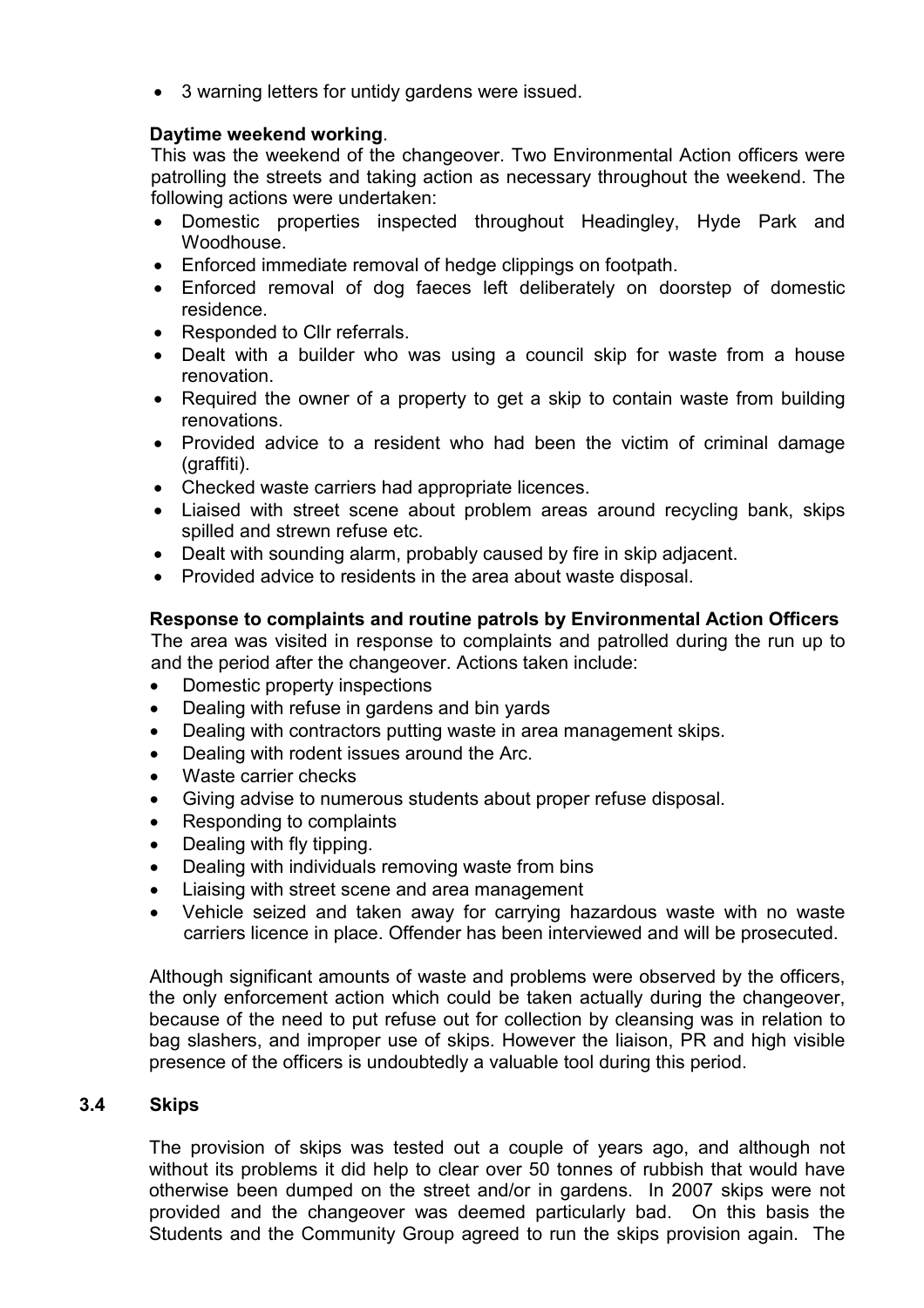locations were strategically picked to be within the more densely packed student areas.

11 skips were initially placed around the priority area, as advertised in the leaflet, from Monday 23<sup>rd</sup> June until Friday 4<sup>th</sup> July 2008 and all were clearly labelled with a 'Leave Leeds Tidy' banner. There was a limited budget for skips but 33 skips were provided in total, with each skip being replaced the maximum limit of 3 times. There was scope for more frequent changes as the skips did exceed capacity. In total 50 tons of waste was cleared through the skip scheme, all of which was recycled, at a total cost was £3,600.

The skips were placed out on Monday 23rd June, with each being monitored numerous times a day by area management, streetscene officers, enforcement officers and local Councillors. Whenever a skip was full it was reported to the skip hire company and they were asked to remove and replace as soon as possible. It has to be acknowledged that on occasion their capacity to respond, especially on Saturday 28th was limited as they only work during the morning. When waste and items were being dumped around skips a streetscene crew was called in to clear, this crew was proactively patrolling all the skip locations anyway but was available to react to any specific issues.

The main issues occurred over Sunday 29th, when the skips company wasn't open and therefore they couldn't be instructed to remove skips until the Monday morning.

## 3.5 University of Leeds and Leeds University Union (including Green Streets)

The Leave Leeds Tidy website was updated and Green Streets, a student led volunteering project that aims to reduce the amount of re-useable items going to landfill as a result of student changeover in Leeds, were in operation for 5 weeks. There main actions were:

- Phase 1  $6<sup>th</sup> 13<sup>th</sup>$  June collection and sorting of reusable items from halls of residence that were then distributed via free shop.
- Phase 2 5500 green bags and leaflets were distributed around the Hyde Park and Headingley area and were collected between  $28<sup>th</sup>$  June and  $3<sup>rd</sup>$  July. Items went to the free shop and local charities (17 in total). All electrical goods were tested and sold on and items of furniture checked for fire safety certifications.
- Approximately £400 was raised from the free shops, where donations were requested, and will be used to fund the scheme next year.
- Total number of bags received was 916, with an approximate weight of 8244kg.
- Total amount of volunteer time was 775hrs, equates to 20 weeks for a full time post.
- Funding was received from Leeds University Community Initiative, £1077, and Cllr Monaghan and Cllr Hamilton £1000 from MICE Money.

The University in conjunction with Leeds University Union also undertook:

- A Community guide to promote responsible waste handling.
- Further promotion and publication of the Neighbourhood Helpline.
- Sending an email to all students to remind them of their responsibilities.
- Facebook monitoring.
- Regular web based advice for students about behaviour, respect and support.

Regular visits were made to the area and overall observations indicated responsible waste handling by the majority of student households.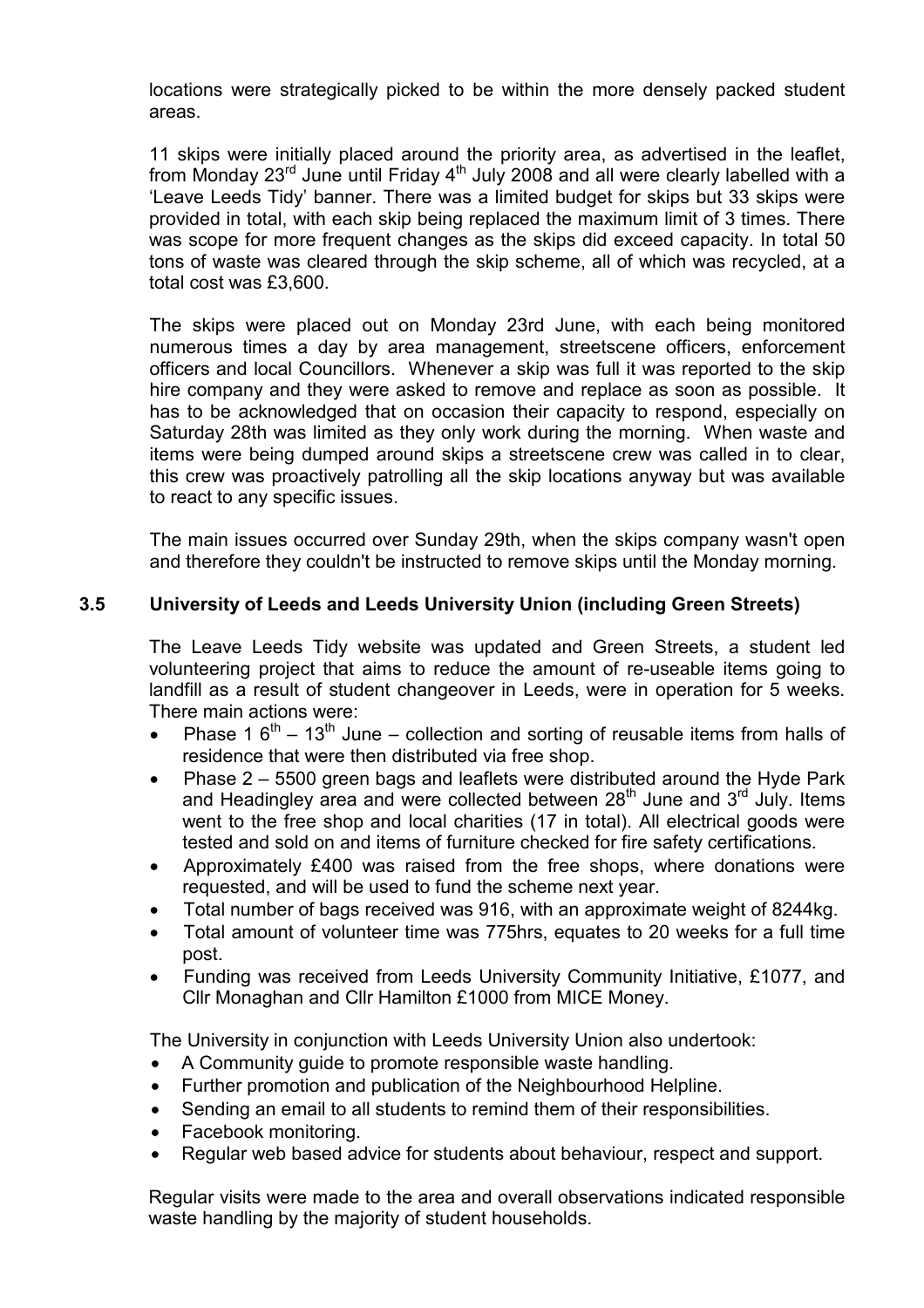### 3.6 Leeds Metropolitan University Union (CALM)

The Annual Bargain Hunt event was held on  $17<sup>th</sup>$  May in Hyde Park. The event aims to encourage students from both universities to recycle their unwanted items by selling them rather than throwing them away. The event has been running for a number of years now, with this year continuing to be a success.

### 3.7 West Yorkshire Police

West Yorkshire Police PCSO patrolled the area during the changeover period but no significant problems were brought to their attention.

## 3.8 Neighbourhood Wardens

Two Neighbourhood Wardens, the resource equivalent of three full days (23rd June to 27th June), patrolled Hyde Park and Headingley looking for areas of concern and checking on the skips that had been put out. They also delivered some letters in the Harolds and Thornvilles regarding the Neighbourhood Improvement Plan for that area.

### 3.9 Pickard Properties

Over 600 tenants were sent out comprehensive information on the correct procedure for vacating properties, including information on waste collection and other council services.

#### 3.10 Unipol Student Homes

Unipol Tenants - Every Unipol property received a roll of black bags for bagging up their waste. This amounted to approximately 600 rolls of bags being distributed. New tenants receive 'bed-drop' packs when collecting their keys at the start of their new tenancy and these packs include information about what can be recycled in their bins.

**Property Management - Inspection were carried out on every property by housing** management staff, if gardens were found to be full of tenants waste, this was removed by a waste collection company, approximately 10 properties this year required waste removing from their gardens. About 1,800 Unipol tenants have Tenancy Agreements that do not finish until mid-to late July, this is to reduce the impact of changeover and allow these tenants a couple of weeks to move in to their new properties.

## 3.11 Residents

A number of residents (including students) took numerous loads of recyclable 'rubbish' to charity shops, and spent a lot of time sorting and clearing rubbish in some of the streets. About 2 hours were also spent at the bottle bank by Burley Park station putting bottles in the hoppers, and many trips to the tip with excess bottles and rubbish.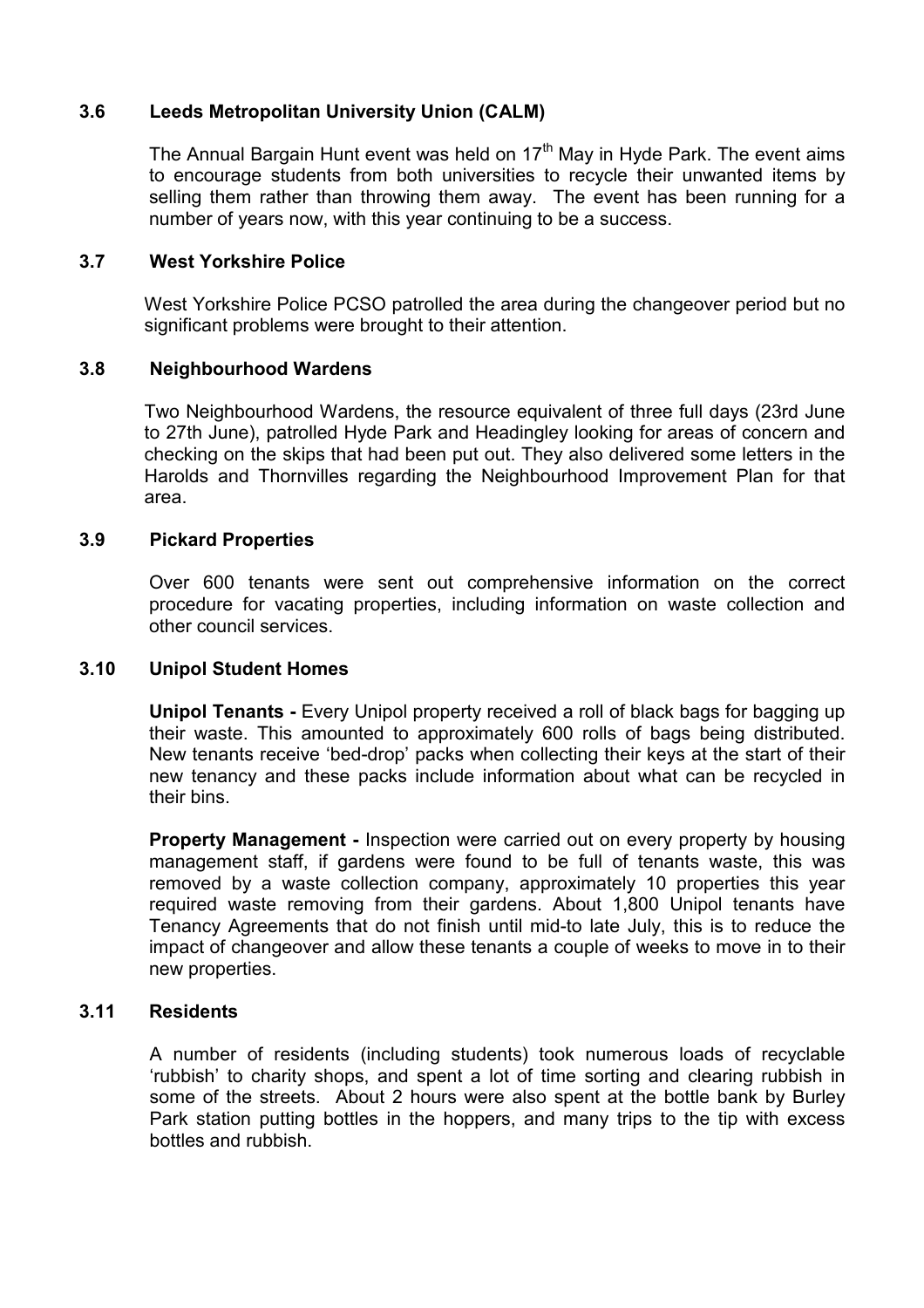#### 4.0 Main Issues

- 4.1 Although considerable effort had been made to promote responsible disposal of waste by students and landlords, there remains issues across the area in terms of volume of waste being disposed of in the peak time.
- 4.2 Normally placing waste on a foot path is a littering or fly tipping offence. However during changeover students are encouraged to do this to enable refuse collection to collect the waste and take it away promptly. This in itself however leads to problems as bag slashers slit the bags to retrieve any valuable items or paperwork, this results in refuse being strewn around the area. 'Bag slashing' across the area has exacerbated the scale of the challenge and highlighted the need to either remove waste immediately, or provide secure storage until collection.
- 4.3 Students often leave Leeds at the end of term, then come back for one or two days and have no time to sort/clear or recycle anything and it all gets dumped on the streets. Many students also leave waste in the gardens, often unbagged, this is both unsightly and can be a cause of vermin, odour and insect infestation. This problem can take longer to resolve as the incoming tenants do not see it as their responsibility and consequently do not clean it up.
- 4.4 This year 12 skips were placed around the area by area management for use by the residents. This was very successful in that the skips were well used. However there were some problems arising from their use
	- $\blacksquare$  the overflow caused by the skips being too well used, this was difficult and time consuming to clear by street scene.
	- when the skips were removed refuse continued to be placed in that location
	- some skips were burnt out, resulting in damage to street furniture
	- bag slashers were removing items and thereby spreading waste
	- builders and other commercial interests were depositing waste in the skips, rather than disposing of it correctly.
	- Skips provided were not caged to prevent landlord waste, labelled for students to identify or emptied frequently enough.
- 4.5 It was noted that Meanwood tip was actually closed for refurbishment the weekend of student changeover which caused further problems, bottle banks got full very quickly and the amnesty for accredited landlords was not in operation over the weekend.
- 4.6 Finally residents have made it known that although there have still been problems they are indebted to officers and members for the efforts they make to minimise the impact of the changeover this year.

## 5.0 Recommendations for next year

- 5.1 That both the WNW Environmental Action Team and environmental services work more closely and build on current links during the student changeover.
- 5.2 That the problem of the changeover needs to be addressed from the time when students arrive to educate them throughout the year in relation to their legal and environmental responsibilities, for example, many students save their bottles for a whole year and many use the bin yard as refuse store throughout the year without emptying it. To achieve this a high profile approach to enforcement action should be taken in relation to bin yards and untidy gardens throughout the year.